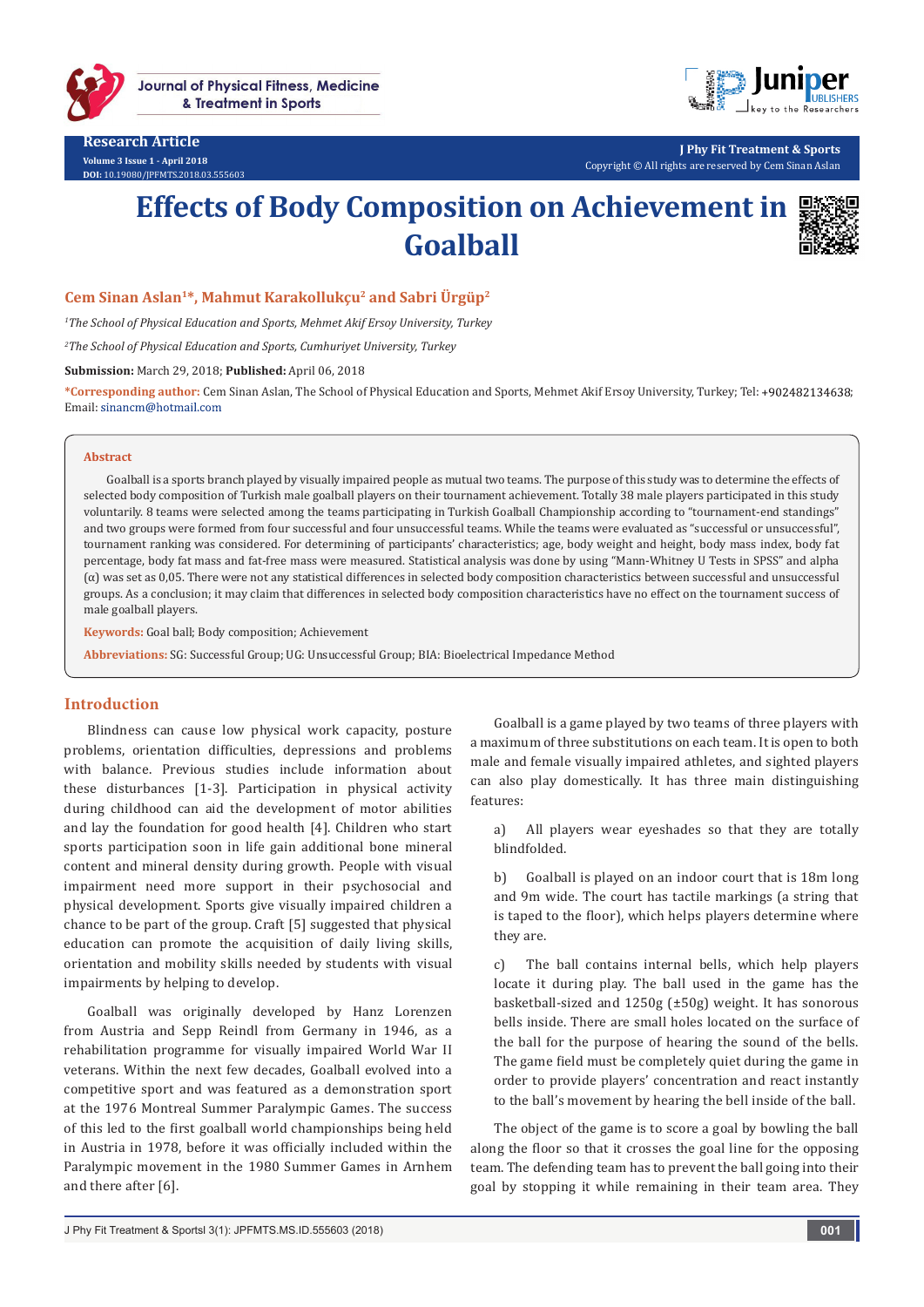must then try to control the ball and attack by bowling the ball back again thereby trying to score in the other goal [7].

Although physical and physiological requirements of goalball have not been explained by the scientific works in a clear way, when any game is observed, it could be analysed that the game includes high-intensity intermittent effort in short time periods. Due to shortness of the game period, and throwing the ball with 1250 grams strongly against the goal by players repeatedly for scoring in the game, it is considered that anaerobic process in the goalball is more prominent. Scherer et al. [8] reported that goalball was a sport that required agility and strength; however, the experience gained over the years at the level of concentration and body, auditory and spatial perceptions were extremely important to maintain a good level of play. When the goalball players are prepared for the competitions, coaches mostly prefer "Quick strength/elastic strength, endurance strength and hearing reactions" workouts in training.

 Benefits of sports for blind and visually impaired people were investigated before [3,5,9-13]. But these studies generally interested in psychological and social areas in sports. There are few studies about physical and physiological characteristics of blind athletes. So, the aim of this study was determined the effects of body composition characteristics of men goalball players on their tournament achievement.

## **Materials and Methods**

### **Participants**

In this study, 38 players of 8 teams in Turkey Men's Goalball Championships voluntarily participated. All participants were informed about the study procedure, purposes and all gave their informed consent. Participants were divided into two groups according to their tournament ranking as the top four finishers and four last finishers. These groups "Successful Group (SG)" and "Unsuccessful Group (UG)" were named. Every group consisted of 19 athletes.

#### **Measurements**

The height of the participants was measured via a tape measure which hung on the surface of a wall, and their ages were determined according to the year of birth writing on the athlete license. Participants' body weight, body mass index, body fat percentage, body fat mass and fat free mass characteristics were determined by Tanita TBF-300 (Japan) body fat analyser. Bioelectrical Impedance Method (BIA) is a commonly used method for estimating body composition, and in particular body fat with a high accuracy [14]. Reliability coefficients of BIA for determining body fat percentage and mass have been reported as 0, 95 and 0, 99 by Hazir [15]. Body fat analysis by BIA method is a very useful and easy method in terms of having high accuracy. Body weight is determined by embedding platform scale. The current is transmitted through electrodes from a leg to another leg with a 50kHz and 0.8mA, and so bioelectric impedance is measured. The measurement takes approximately 30seconds. Over this time which is too short; body weight, body fat percentage, fat mass, lean body mass, lean body weight, total body water, basal metabolism value, the average energy values, and Ohm values of skin impedance are obtained [14]. Measurements were carried out while the participants were dressed in shorts and t-shirts."Athletic" mode on the information section of the analyser was selected, and with a 0,5kg weight decreased due to players' clothing. Also; age and height of the players were entered into the information section. Electrodes on the platform were wiped with a damp cloth before each player stepping on the platform. Measurements were performed in the morning before players eating any food.

#### **Analysis of Data**

SPSS programme was used for statistical analysis. Obtained data evaluated by "Mann-Whitney U" test and Spearman's correlation analysis, due to Shapiro-Wilks test result. Alpha was set as 0, 05.

#### **Results**

The data obtained from measurements and the comparison and regression results of groups were given in Tables 1 & 2. Values were indicated as "Mean±Standard deviation" in the table. According to comparing results between successful group and unsuccessful group were not statistically significant differences for all parameters (p>0, 05). The Spearman's analysis results indicated that there is no relationship between tournament success and body composition of the players.

**Table 1:** Comparison of Selected Physical Characteristics of Successful and Unsuccessful Groups.

| <b>Parameters</b>                              | Successful Group (n=19) | Unsuccessful Group (n=19) | Z        | $\boldsymbol{p}$ | <b>Results</b> |  |
|------------------------------------------------|-------------------------|---------------------------|----------|------------------|----------------|--|
| Age                                            | $19,10\pm2,05$          | $21,53+5,26$              | $-1,710$ | 0,087            |                |  |
| (year)                                         |                         |                           |          |                  | p > 0,05       |  |
| Height                                         | 176,37±6,81             | 175,95±8,64               | $-0,660$ | 0,509            | p > 0,05       |  |
| (cm)                                           |                         |                           |          |                  |                |  |
| Body Weight                                    |                         |                           |          |                  |                |  |
| (kg)                                           | 69,77±12,78             | 71,12±11,74               | $-0,234$ | 0,815            | p > 0,05       |  |
| Body Mass Index<br>$\left({\rm kg/m^2}\right)$ | $22,31\pm3,13$          | $23,01\pm3,56$            | $-0,526$ | 0,599            | p > 0,05       |  |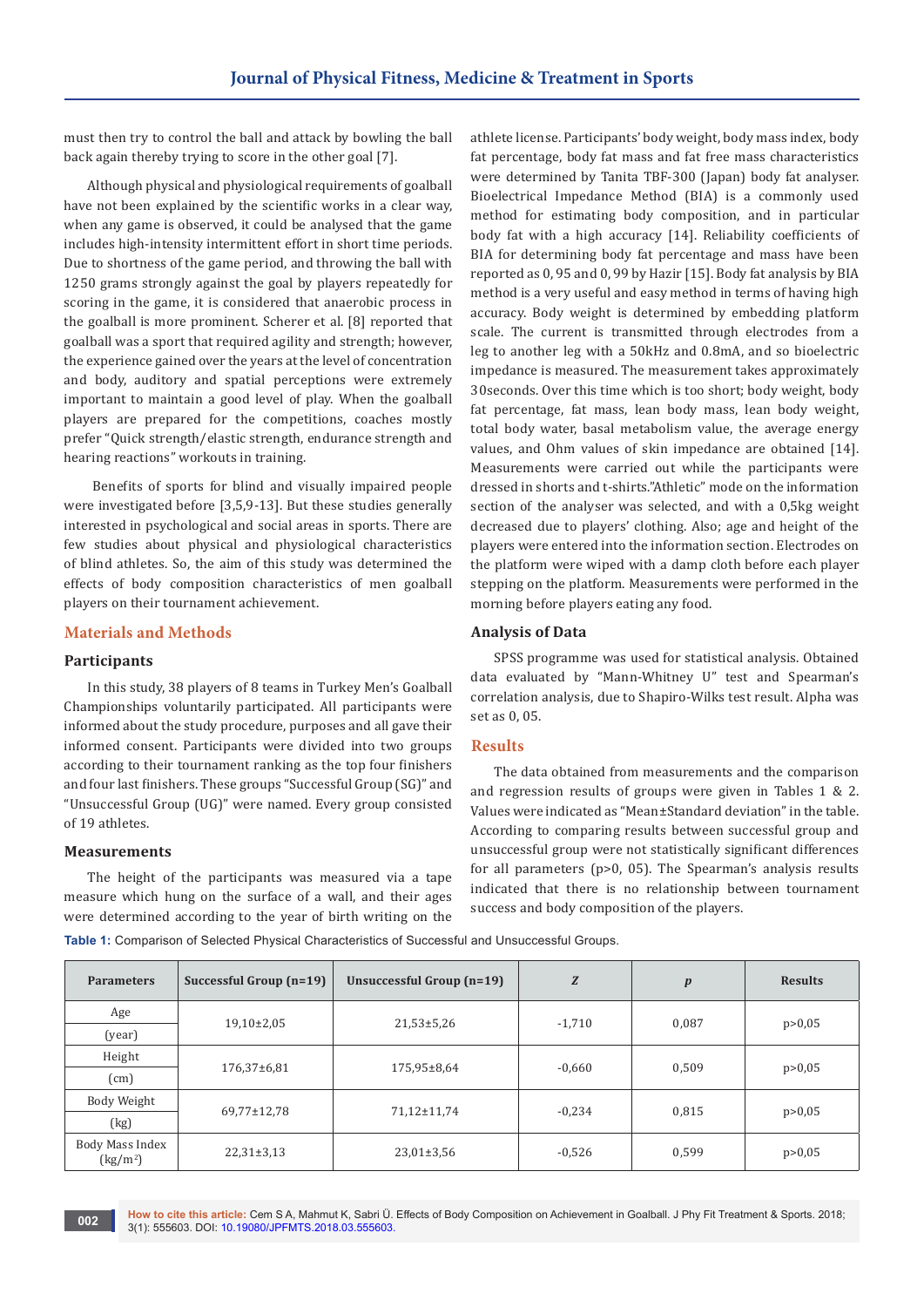| Body Fat<br>Percentage (%) | $8,20{\pm}4,48$ | $9,53\pm5,52$  | $-0,540$ | 0,589 | p > 0,05 |  |
|----------------------------|-----------------|----------------|----------|-------|----------|--|
| Body Fat Mass<br>(Kg)      | $6,13{\pm}4,08$ | $7,23+4,99$    | $-0.423$ | 0,672 | p > 0,05 |  |
| Fat Free Mass              | 63,72±9,29      | $63,89\pm8,11$ | $-0,073$ | 0.942 | p > 0,05 |  |
| (Kg)                       |                 |                |          |       |          |  |

**Table 2:** Relationship between Tournament Success and Body Composition of Players.

| Variable              |                         | Age  | Height | <b>Body Weight</b> | <b>Body Mass</b><br><b>Index</b> | <b>Body Fat</b><br>Percentage | <b>Body Fat</b><br><b>Mass</b> | <b>Fat Free</b><br><b>Mass</b> |
|-----------------------|-------------------------|------|--------|--------------------|----------------------------------|-------------------------------|--------------------------------|--------------------------------|
| Tournament<br>Success | Spearman<br>Correlation | ,281 | $-109$ | ,038               | ,086                             | ,089                          | ,070                           | $-.012$                        |
|                       | Sig.                    | ,087 | ,517   | ,819               | .606                             | .596                          | .678                           | .943                           |
|                       | (2-tailed)              |      |        |                    |                                  |                               |                                |                                |
|                       | N                       | 38   | 38     | 38                 | 38                               | 38                            | 38                             | 38                             |

## **Discussion**

When the literature was reviewed, few studies were observed to have realised with goalball athletes. So, this part of the article was obliged to be discussed with too little references. Scherer et al. [8] reported two groups of Paralympic goalball players' characteristics respectively, age; 22 years and 18 years, height; 174cm and 174cm, body weight; 54,90 kg and 63,60 kg, body fat mass; 5,70 kg=10,38% and 9,09 kg=14,30%, and then body mass index; 18,11kg/m<sup>2</sup> and 20,96kg/m<sup>2</sup>. Karakollukçu [16] expressed their study results about Turkish National Team Goalball Players' physical characteristics respectively; the average age was 16, 90 years, height was 173,20cm, and body weight was 62,13kg. Aslan [17], reported Paralympic blind players' characteristics respectively, height was 173,87cm, body weight; 66,74 kg, body mass index; 21,97kg/m2, body fat mass; 8,74kg (12,06%), and then fat free mass was 58,00 kg. It can be said that the mean values of physical characteristics in the present study are similar to other studies' results.

When the studies about "Non-visually impaired (normally sighted)" athletes from different branches were reviewed; it became clear that physical characteristics of players in the current study were similar to other studies' results. For example; Erkmen et al. [18] determined mean age of male athletes as 21,  $11\pm2,52$  years, height as  $173,44\pm6,81$ cm, and body weight as  $66,16\pm7,09$ kg. Aslan, Ersoz [19] determined physical parameters of amateur soccer players as follows, age: 21,6 years, height: 179,20cm, body weight: 73,80 kg, body mass index: 22,90kg/m<sup>2</sup> , body fat mass and percentage: 6,12kg and 7,70%, fat free mass: 67,70kg. Cerrah et al. [20] reported three groups of male athletes' body mass index characteristics respectively, 23,8kg/m2, 22,9kg/m2 and 23,6kg/m<sup>2</sup> and similar as Koklu et al. [21] found  $21,15\,\text{kg/m}^2$ ,  $21,52\,\text{kg/m}^2$  and  $21,61\,\text{kg/m}^2$ . Also, Kumartasli et al. [22] and Colak et al. [23] found similar age and body composition characteristics with the present study.

## **Conclusion**

As a result of the comparison of data obtained from the measurements; even though the successful group has higher height value than the unsuccessful group, and it has lower than unsuccessful group in terms of age, body weight, body mass index, body fat percentage and fat mass characteristics, these differences were not statistically significant. In addition, there is no relationship between tournament success and body composition of the goalball players. In this case, it is claimed that; achieving success in the goalball, age and the measured body composition components are not distinctive characteristics. Researchers can try to answer the question; "Which characteristics of goalball players may effect on their match performance" in future researches.

#### **References**

- 1. [Portfors Yeomans CV, Riach CL \(1995\) Frequency characteristics of](https://www.ncbi.nlm.nih.gov/pubmed/7768345)  [postural control of children with and without visual impairment. Dev](https://www.ncbi.nlm.nih.gov/pubmed/7768345)  [Med Child Neurol 37\(5\): 456-463.](https://www.ncbi.nlm.nih.gov/pubmed/7768345)
- 2. [Abolfotouh MA, Telmesani A \(1993\) A study of some psychosocial](https://www.ncbi.nlm.nih.gov/pubmed/8356208)  [characteristics of blind and deaf male students in Abha City, Asir](https://www.ncbi.nlm.nih.gov/pubmed/8356208)  [Region, Saudi Arabia. Public Health 107\(4\): 261-269.](https://www.ncbi.nlm.nih.gov/pubmed/8356208)
- 3. [Sundberg S \(1982\) Maximal Oxygene uptake in relation to age in blind](https://onlinelibrary.wiley.com/doi/pdf/10.1111/j.1651-2227.1982.tb09482.x)  [and normal boys and girls. ActaPaediatrScand 71\(4\): 603-608.](https://onlinelibrary.wiley.com/doi/pdf/10.1111/j.1651-2227.1982.tb09482.x)
- 4. [Koutedakis Y, Bouziotas C \(2003\) National physical education](https://www.ncbi.nlm.nih.gov/pubmed/12893715/)  [curriculum: Motor and cardiovascular health related fitness in Greek](https://www.ncbi.nlm.nih.gov/pubmed/12893715/)  [adolescents. Br J Sports Med 37\(4\): 311-314.](https://www.ncbi.nlm.nih.gov/pubmed/12893715/)
- 5. Craft D (1986) Curriculum adaptations in: Foundations of education for the blind and visually handicapped children and youth. G T School, American Foundation for the Blind, New York, USA.
- 6. [GoalballUK \(2018\)](http://www.goalballuk.com/?p=custom&page_id=75)
- 7. [Oxford \(2018\)](https://www.oxford.gov.uk/PageRender/decN/newsarticle.htm?newsarticleitemid)
- 8. [Scherer RL, Karasiak FC, Silva SG, Petroski EL \(2012\) Morphological](http://www.redalyc.org/html/2742/274224368001/index.html)  [profile of goalball athletes. Motricidad European J of Human Movement](http://www.redalyc.org/html/2742/274224368001/index.html)  [28: 1-13.](http://www.redalyc.org/html/2742/274224368001/index.html)
- 9. [Di Russo F, Bultrini A, Brunelli S, Delussu AS, Polidori L, et al. \(2010\)](https://www.ncbi.nlm.nih.gov/pubmed/20925480)  [Benefits of sports participation for executive function in disabled](https://www.ncbi.nlm.nih.gov/pubmed/20925480)  [athletes. J Neurotrauma 27\(12\): 2309-2319.](https://www.ncbi.nlm.nih.gov/pubmed/20925480)
- 10. [Çolak T, Bamaç B, Aydın M, Bergün M, Özbek A \(2004\) Physical fitness](https://content.iospress.com/articles/isokinetics-and-exercise-science/ies00182)  [levels of blind and visually impaired goalball team players. Isokinetics](https://content.iospress.com/articles/isokinetics-and-exercise-science/ies00182)  [and Exercise Science 12\(4\): 247-252.](https://content.iospress.com/articles/isokinetics-and-exercise-science/ies00182)
- 11. [Ponchillia PE, Strauseand B, Ponchillia SV \(2002\) Athletes with visual](http://web.a.ebscohost.com/abstract?direct=true&profile=ehost&scope=site&authtype=crawler&jrnl=0145482X&AN=6533665&h=bfcx3Z3PZdyr4Yu%2fqWJ4CQfa5iNnZU14J9xaVVtFd1RMrS%2bBKrltUdu%2bOpRj9e2SdBHtQ%2fVzAHVcAi4Cpeo5PQ%3d%3d&crl=c&resultNs=AdminWebAuth&resultLoca)  [impairment: Attributes and sports participation. Journal of Visual](http://web.a.ebscohost.com/abstract?direct=true&profile=ehost&scope=site&authtype=crawler&jrnl=0145482X&AN=6533665&h=bfcx3Z3PZdyr4Yu%2fqWJ4CQfa5iNnZU14J9xaVVtFd1RMrS%2bBKrltUdu%2bOpRj9e2SdBHtQ%2fVzAHVcAi4Cpeo5PQ%3d%3d&crl=c&resultNs=AdminWebAuth&resultLoca)  [Impairment and Blindness 96\(4\): 267-276.](http://web.a.ebscohost.com/abstract?direct=true&profile=ehost&scope=site&authtype=crawler&jrnl=0145482X&AN=6533665&h=bfcx3Z3PZdyr4Yu%2fqWJ4CQfa5iNnZU14J9xaVVtFd1RMrS%2bBKrltUdu%2bOpRj9e2SdBHtQ%2fVzAHVcAi4Cpeo5PQ%3d%3d&crl=c&resultNs=AdminWebAuth&resultLoca)